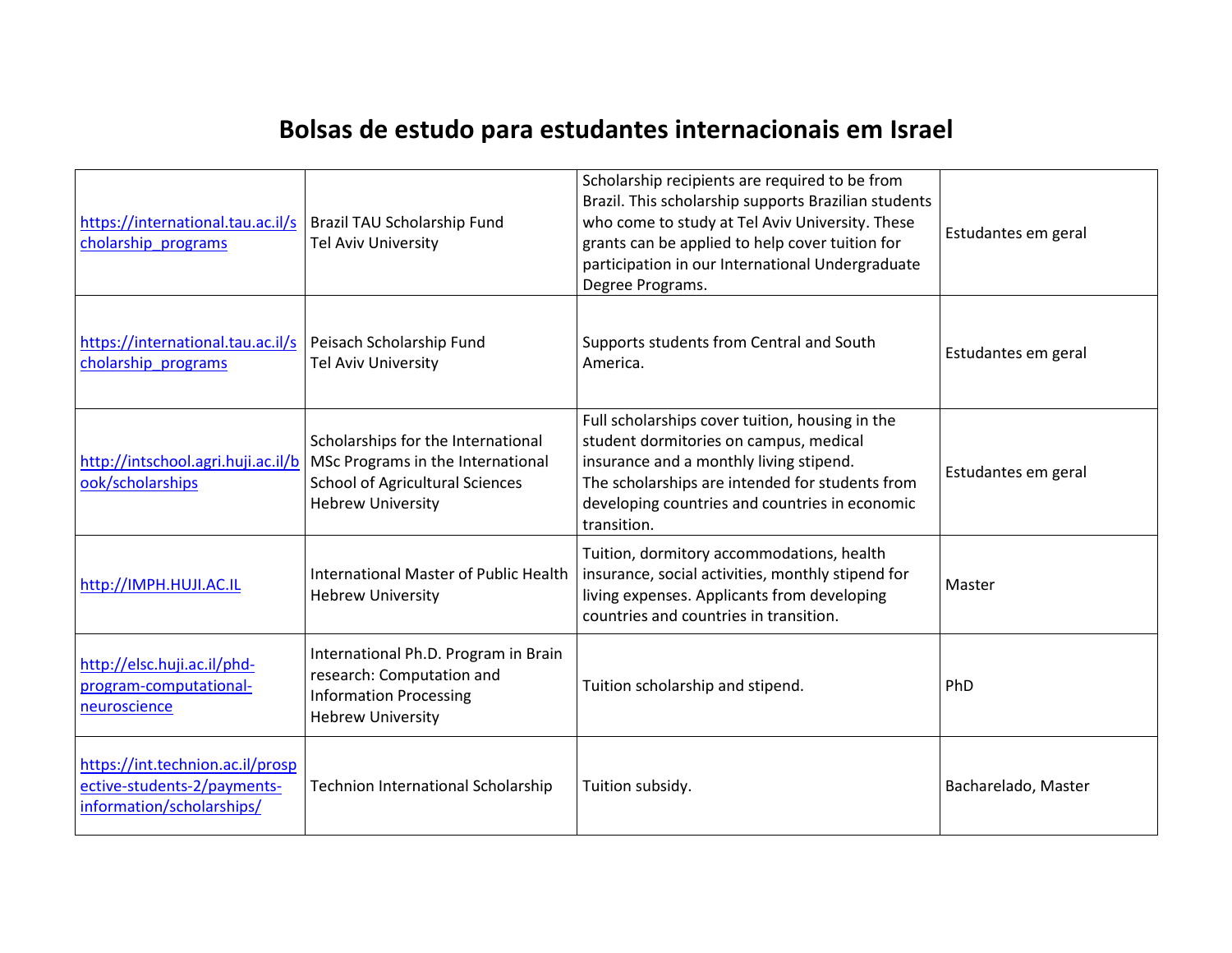| http://elsc.huji.ac.il/content/n<br>euroscience-postdoctoral-<br>program  | <b>ELSC Postdoctoral Fellowships</b><br>Program<br><b>Hebrew University</b>                      | Provision of full internship at one of ELSC PIs' labs.<br>Rental fee may be partially covered. 2+1                                                                                                       | Pesquisadores       |
|---------------------------------------------------------------------------|--------------------------------------------------------------------------------------------------|----------------------------------------------------------------------------------------------------------------------------------------------------------------------------------------------------------|---------------------|
| http://instituteforlawandpolicy<br>.com/scholarships/                     | Scholarships for the Institute for Law<br>& Policy<br><b>Hebrew University</b>                   | Scholarships, stipends and partial tuition waivers<br>are available to qualifying candidates based upon<br>available funding.                                                                            | Estudantes em geral |
| http://law.huji.ac.il/eng/muam<br>adim.asp?cat=2540∈=0                    | Scholarships for International<br>Graduate Programs (LL.M. and M.A.)<br><b>Hebrew University</b> | Students participating in the program are eligible<br>to receive scholarships and stipends. The Faculty<br>of Law awards students stipends and tuition<br>waivers to eligible candidates.                | Estudantes em geral |
| https://overseas.huji.ac.il/grad<br>merit                                 | Merit Scholarship<br><b>Hebrew University</b>                                                    | For students admitted to international degree<br>programs in the Division of Graduate Studies at<br>the Rothberg International School.                                                                   | Master              |
| http://overseas.huji.ac.il/?Cate<br>gorylD=992                            | The Rothberg Family Fund<br><b>Hebrew University</b>                                             | The Rothberg Family Fund awards partial<br>scholarships towards the tuition fees of students<br>enrolled in the programs of the Division of<br>Graduate Studies at the Rothberg International<br>School. | Master              |
| https://www.weizmann.ac.il/fe<br>inberg/fellowship-aid/phd-<br>students   | PhD fellowships<br><b>Weizmann University</b>                                                    | The fellowship is awarded to every doctoral<br>student admitted to the FGS.                                                                                                                              | PhD                 |
| https://www.weizmann.ac.il/fe<br>inberg/fellowship-aid/phd-<br>students-0 | <b>PhD Travel Allowance</b><br><b>Weizmann University</b>                                        | A personal allowance of \$4,250 for travelling to<br>international conferences.                                                                                                                          | PhD                 |